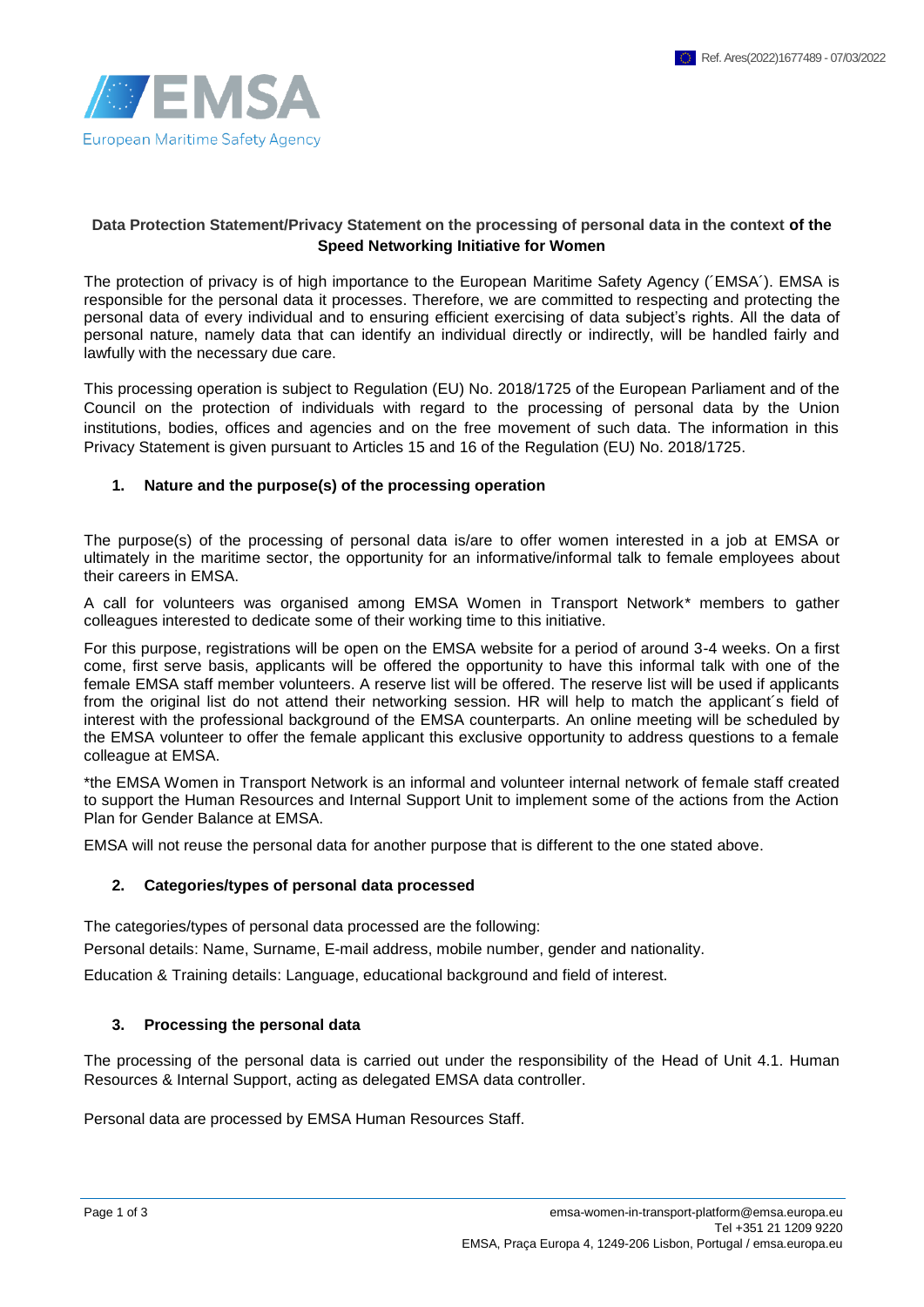# **4. Access to and disclosure of personal data**

The personal data is disclosed to the following recipients:

- Head of Unit 4.1
- Designated HR Officers Unit 4.1
- EMSA Women in Transport Network members
- Female EMSA staff members who volunteer for this initiative

The EMSA staff members mentioned above have to access data to in order to match the applicant´s field of interest with the profile of the EMSA employee to organise the online meeting.

The information concerning the Speed Networking Initiative for Women will only be shared with people necessary for the implementation of such measures *on a need to know* basis. The data are not used for any other purposes nor disclosed to any other recipient.

The information in question will not be communicated to third parties, except where necessary for the purpose(s) outlined above.

Personal data are not intended to be transferred to third countries.

#### **5. Protecting and safeguarding personal information**

EMSA implements appropriate technical and organisational measures in order to safeguard and protect data subjects' personal data from accidental or unlawful destruction, loss, alteration, unauthorised disclosure of, or access to them.

All personal data related to the Speed Networking Initiative for Women are stored in secure IT applications according to the security standards of the Agency as well as in specific electronic folders accessible only to the authorised recipients. Appropriate levels of *access are granted* individually only to the above recipients.

All persons dealing with personal data in the context of the Speed Networking Initiative for Women procedures, at any stage, sign a confidentiality declaration that is kept in the folder of the procedure.

#### **6. Access, rectification, erasure or restriction of processing of personal data**

Data subjects have the right to access, rectify, erase, and receive their personal data, as well as to restrict and object to the processing of the data, in the cases foreseen by Articles 17 to 24 of the Regulation (EU) No. 2018/1725.

If data subjects would like to exercise any of these rights, they should send a written request explicitly specifying their query to the delegated data controller, the Head of Unit 4.1. Human Resources & Internal Support.

The right of rectification can only apply to inaccurate or incomplete factual data processed within the Speed Networking Initiative for Women.